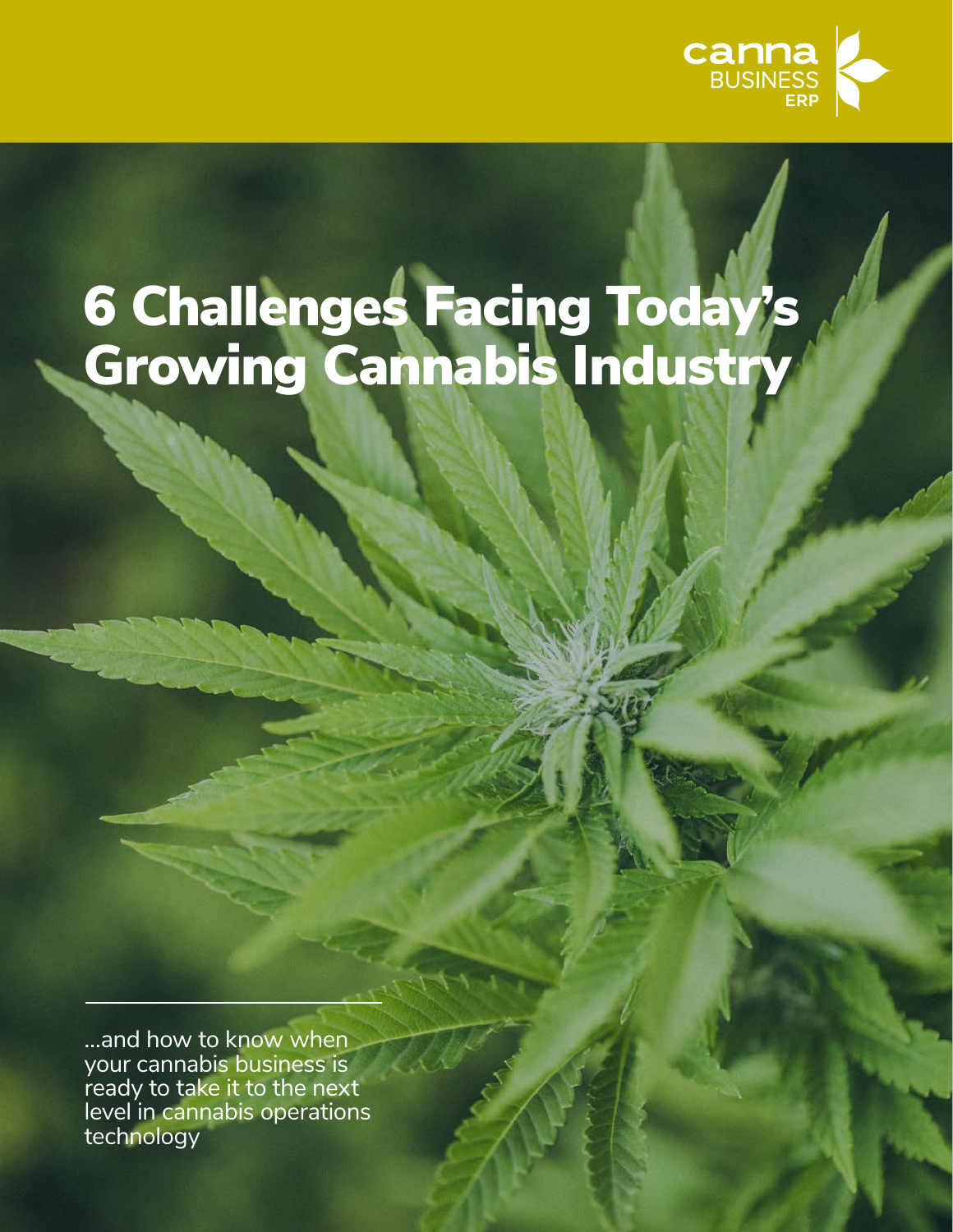#### **CannaBusiness ERP** 6 challenges facing today's growing cannabis industry and how to know when your cannabis business is ready for the next level in cannabis operations technology



### **Table of contents**

| Introduction                            | 3              |
|-----------------------------------------|----------------|
| Challenge 1: Regulations and compliance | $\overline{4}$ |
| Challenge 2: Product recalls            | 5              |
| Testing your recall readiness           | 6              |
| Challenge 3: Staying organized          | 7              |
| Challenge 4: Improving profit margins   | 8              |
| Challenge 5: Forecasting                | 9              |
| Challenge 6: Reducing waste             | 10             |
| Solution: An ERP system                 | 11             |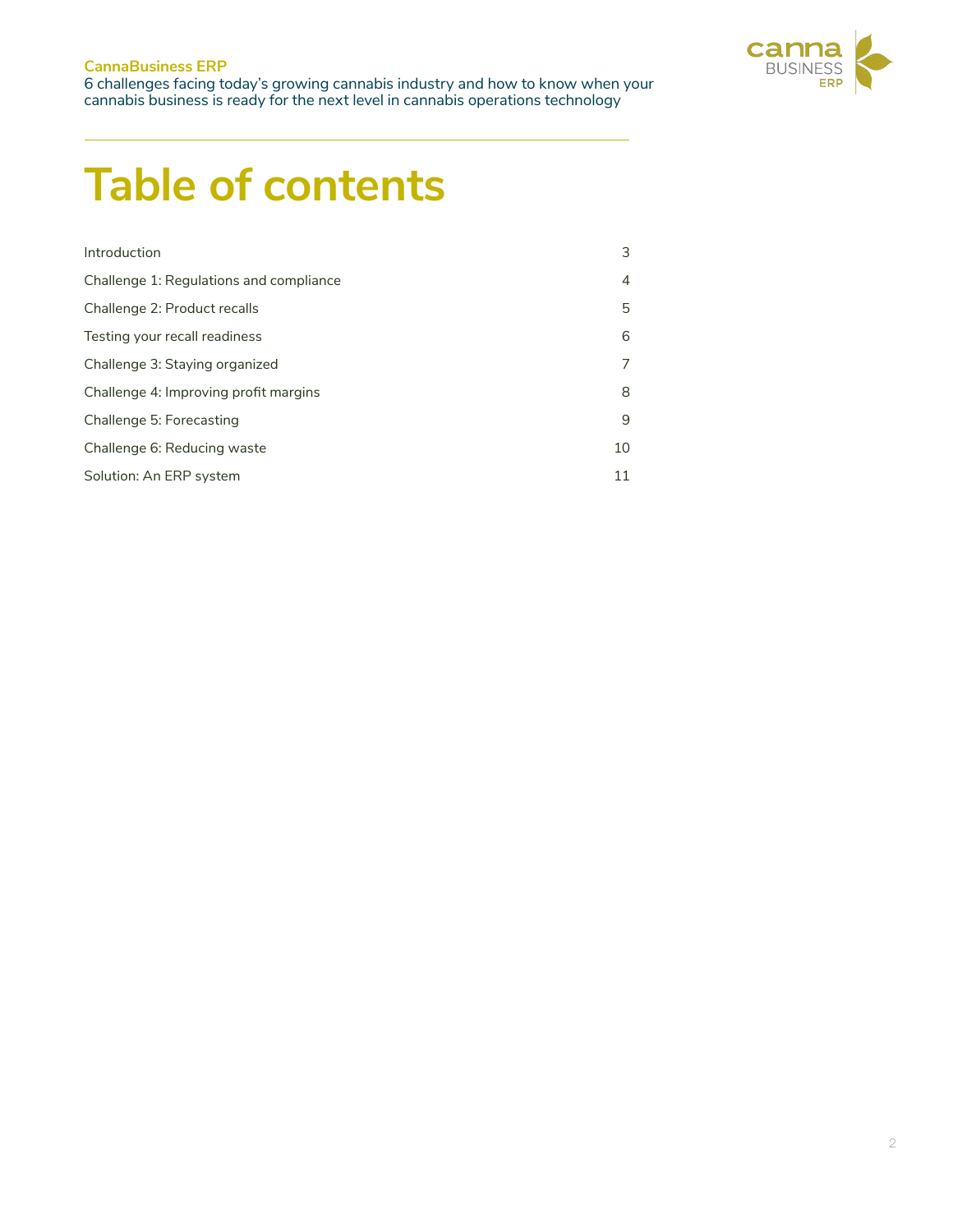

### **Introduction**

Due to rapid legalization and excited investors, the cannabis industry is exploding - U.S. nationwide sales are expected to exceed \$75 billion by 2030. The logistics of running a successful enterprise in this up-and-coming sector are often overlooked and are more complex than industry novices realize. Just because you're a master gardener or grow the best Blue Dream on the planet doesn't mean you can successfully run a cannabis business with today's ever-changing regulatory landscape. Without the technology, convenience and cost savings of a cannabis-focused Enterprise Resource Planning (ERP) system, many cannabis businesses can't stay afloat.

This kind of growth breeds fierce competition even though running this type of business is complex. Knowing what challenges you'll face and how to overcome them is the key to a successful enterprise.

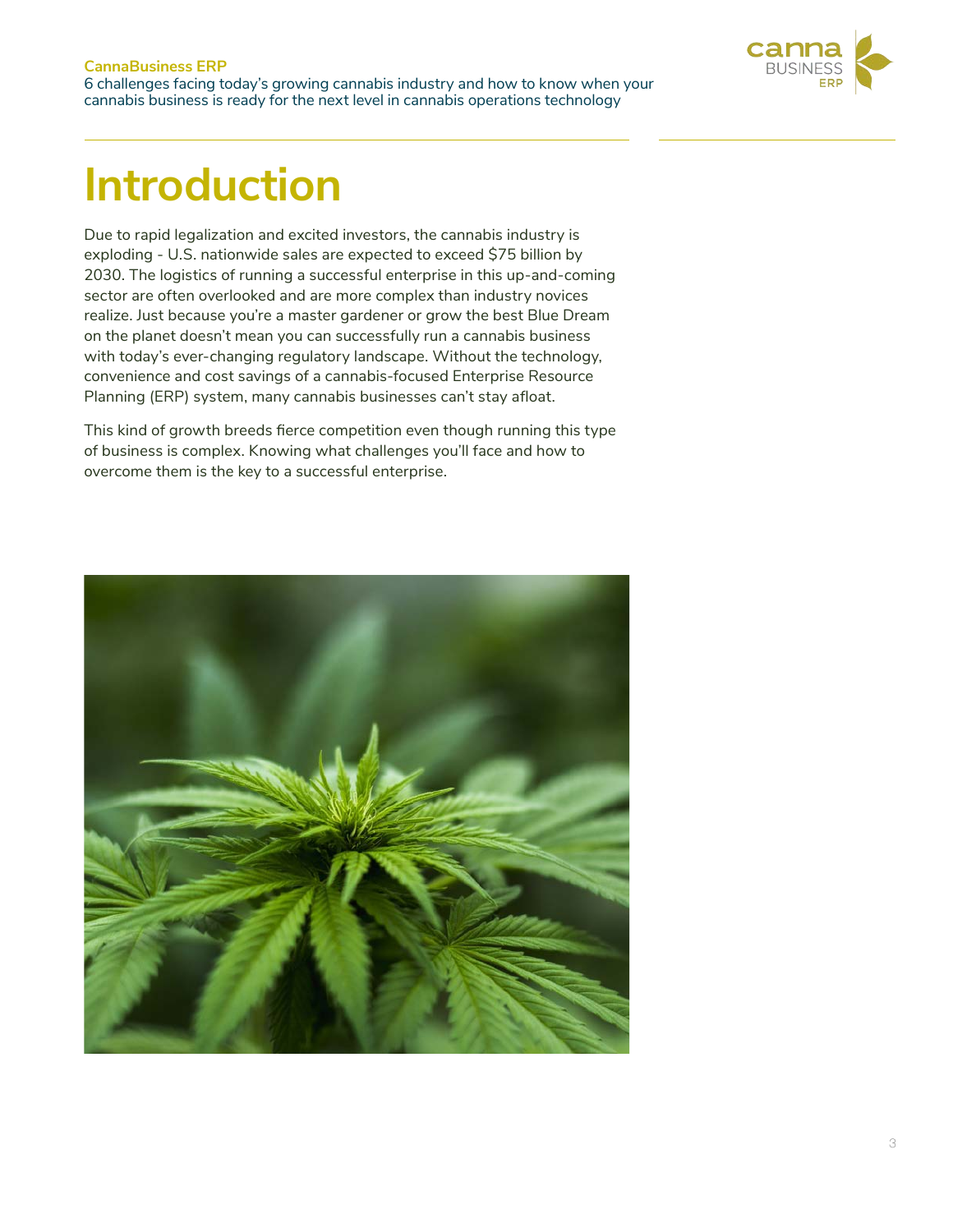

## **Challenge 1: Regulations and compliance**

The biggest concern for a cannabis operator is staying compliant. Often regarded as the most highly regulated industry in the world, cannabis has complex regulations that change frequently. Given the wide-ranging local, state and federal regulations a cannabis business must adhere to, violations happen and can be unintentional.

Cannabis compliance requires operators to go beyond simply familiarizing themselves with licensing requirements. In the case of a shutdown, live inventory still needs to be fed, watered and rotated through the various growing cycles in order to avoid a business catastrophe.

With many states eager to show strict policy enforcement, it's common to read about cannabis manufacturers losing their licenses. Violations could mean the end of the line for a cannabis business entrepreneur, where not only business and personal assets stand at risk but the potential for criminal proceedings remains a possibility for some.

With all the complexities of marijuana seed-to-sale inventory tracking, product testing, transportation procedures, cannabis packaging and labeling requirements, tax liabilities, and multiple location procedures, how does a cannabis manufacturer stay compliant?



### Solution:

Seed-to-sale software that directly connects and synchronizes with regulatory bodies provides all the information officials need without requiring extra data and timeconsuming paperwork.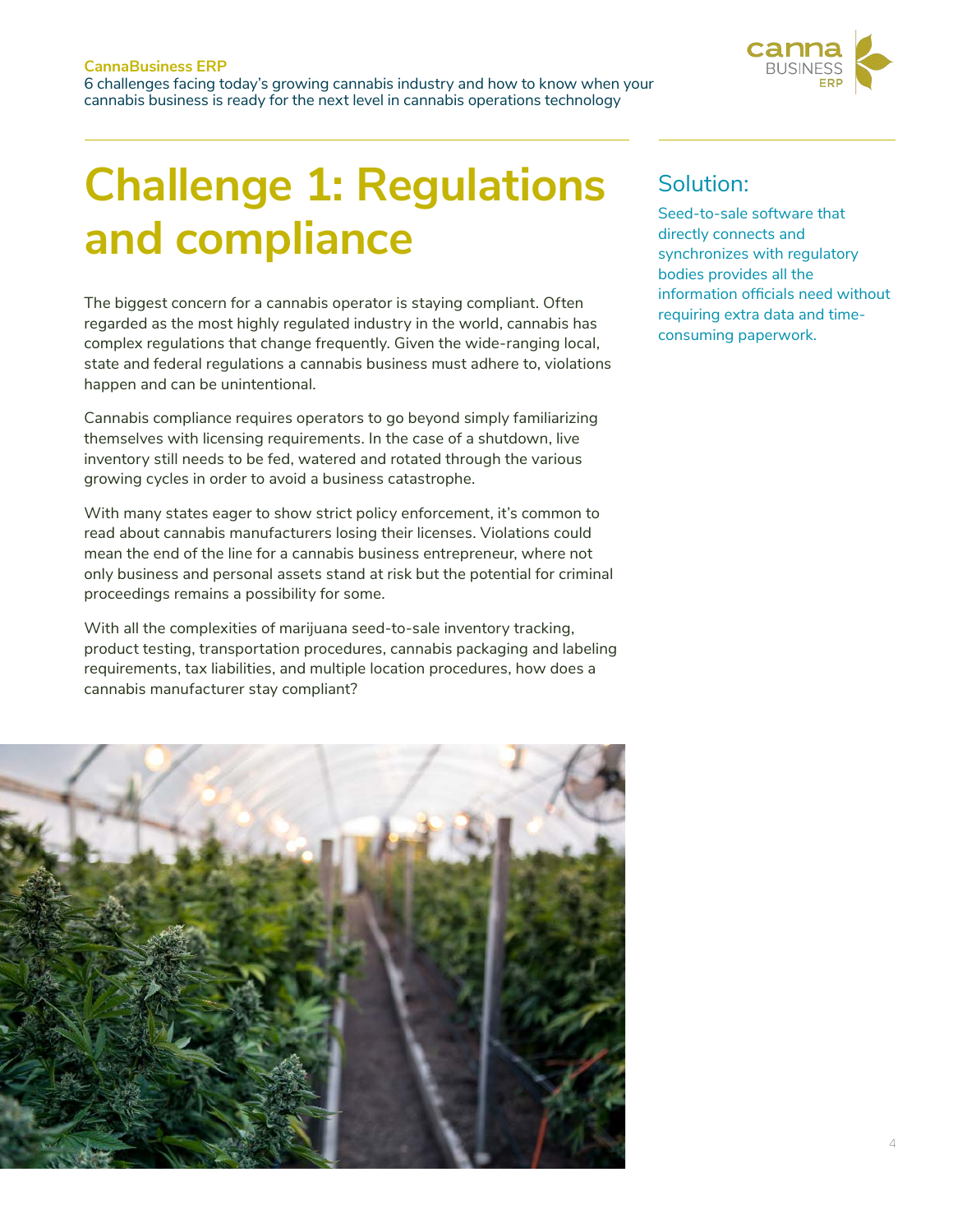

### **Challenge 2: Product recalls**

It may not sound like a common occurrence, but cannabis product recalls happen more often than you might think. Current supply chain traceability standards (seed-to-sale regulations) mandate the real-time tracking of every single plant through each stage of its life cycle.

To put this in context, Ben Curren, CEO of Green Bits, compares coffee to cannabis, "In addition to limits on where, when, and how it was sold, every Starbucks, Dunkin Donuts, or independent coffee shop would have to account for every bean that goes into a coffee product, whether a cup of plain old brewed coffee, espresso, cappuccino, or pumpkin spice latte."

In this industry, manufacturers should have a cannabis recall plan in place that has defined procedures and uses data to document that those procedures were followed. Without it, operators have no solid ability to maintain quality control or react swiftly in the event of a product recall.

#### Solution:

Traceability is achieved by attaching a barcode or radio frequency identification (RFID) tag containing a unique 24-digit number to every plant. The tags then interface with major traceability portals.

ERP systems, like CannaBusiness ERP, have added barcoding and RFID technology to make it easy to track the journey of every plant. Product recall management and corrective and preventative action (CAPA) planning enable quick action when issues arise.

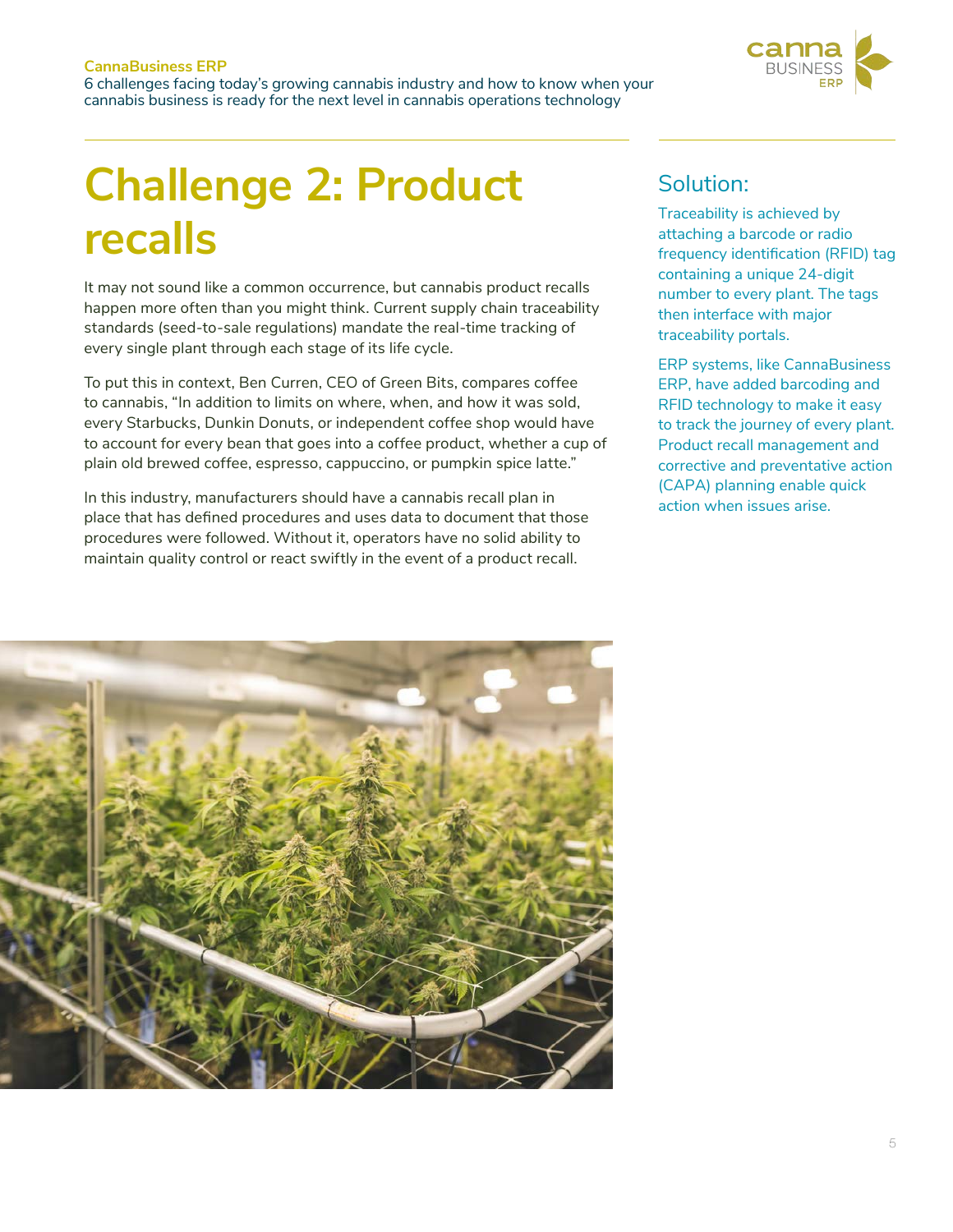

### **Test your recall readiness**

If your company is prepared to deal with a product recall, you'll be able to answer "yes" to questions like these:

- Is your compliance team familiar with Corrective Action and Preventative Action (CAPA)?
- Are you in compliance with current regulations and are you tracking news about new regulations in the pipeline?
- Do you have automated systems and plans in place to handle a possible product recall?

If you answered "no" to any of those questions, you may want to explore some solutions.

Much like the food and beverage industry, cannabis manufacturers use a CAPA plan, a documented process for identifying and correcting existing and potential issues that may impact the quality of the cannabis product.

Cannabis manufacturers and distributors need a clear and traceable trail to document every step of their product's journey - from planting a seed and monitoring various plant locations to harvesting, packaging, transporting and selling of the final product in the event of a product recall. The work effort is significant, so how should a producer proceed?

#### How CAPA works:

- Manages customer issues
- Identifies affected materials, products
- Reduces product recall time and effort
- Manages and communicates risk
- Generates notification letters
- Ensures compliance

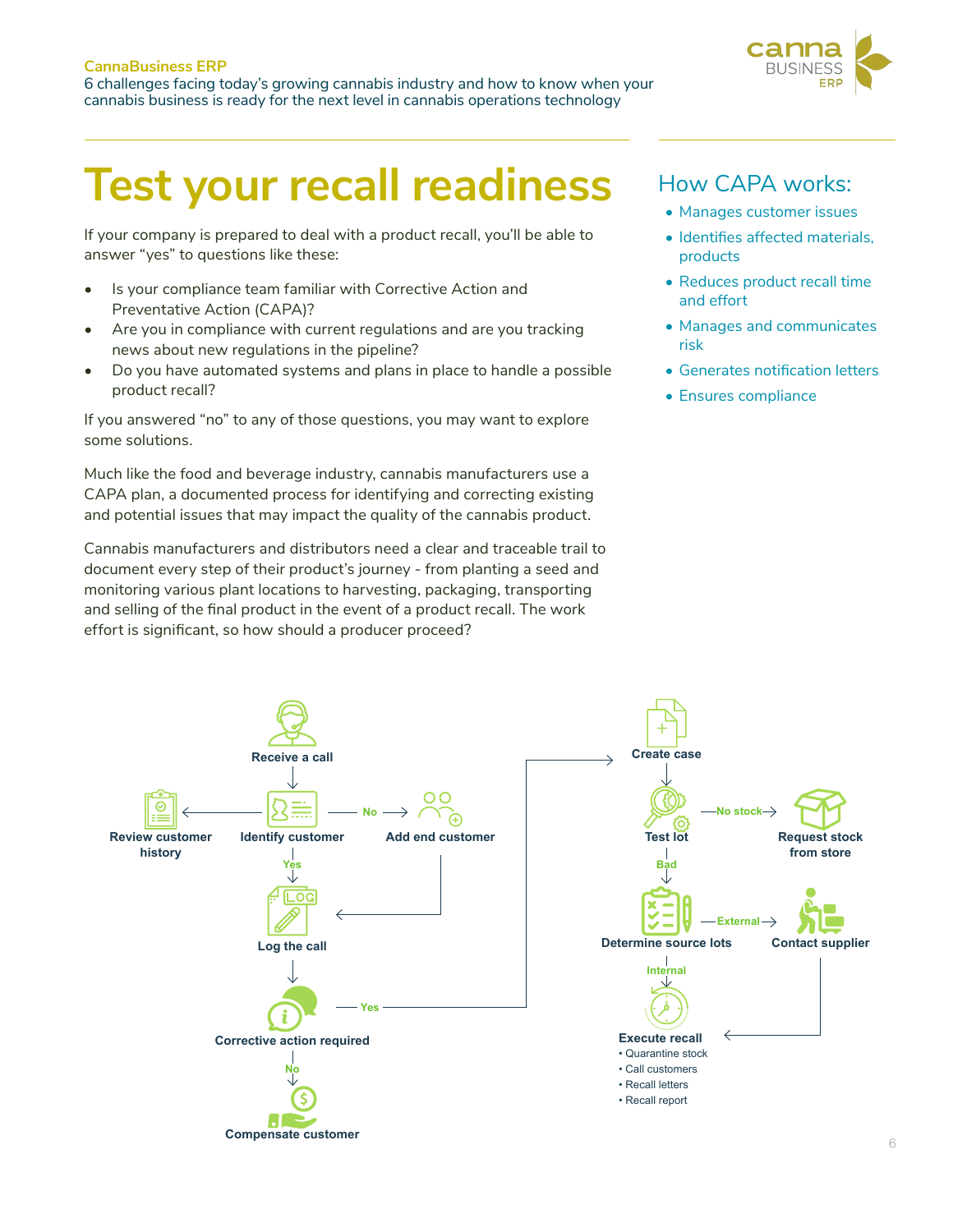

## **Challenge 3: Staying organized**

Thankfully, the technology exists to help cannabis operators manage many core functions within a single system. The average operator spends his or her day making decisions, responding to emails, scheduling and attending meetings, managing processes and teams, advocating for patients, and maintaining compliance among many other tasks. Handling all of this without organization is overwhelming.

If your business isn't using an enterprise-wide solution like an ERP system, more than likely it's using an individual software system to fulfill each of these functions. This can lead to issues including data errors or duplication, lack of transparency, and lack of communication between different areas of the business.

Systems that efficiently share data keep you organized, prepared and improve the overall accuracy of business decisions.

Consider what Sterling Stoudenmire, the president and CEO of Pure Greens, has to say about his cannabis manufacturing company's Sage Enterprise Management implementation: "One of the biggest changes for me is a consolidated view of all the moving parts of our organization so that I have the ability to look out in front of the bus and see what's coming."

Growing cannabis manufacturing companies need an ERP solution that integrates all of these disparate business functions into a single system and allows them to communicate with each other. Stoudenmire knows organization is essential to staying compliant and profitably growing your business.

"It's quality control overall, knowing statistically what's happening, knowing what's failing, where and why. CannaBusiness ERP gives me a 360-degree view of things."

**Sterling Stoudenmire, President and CEO, Pure Greens**

#### Solution:

A full-service cannabis ERP system to seamlessly integrate with multiple systems unique to the cannabis industry including:

- Accounting software
- Customer relationship management (CRM) software
- Business intelligence (BI) software
- HR software
- Project management software
- Point of sale software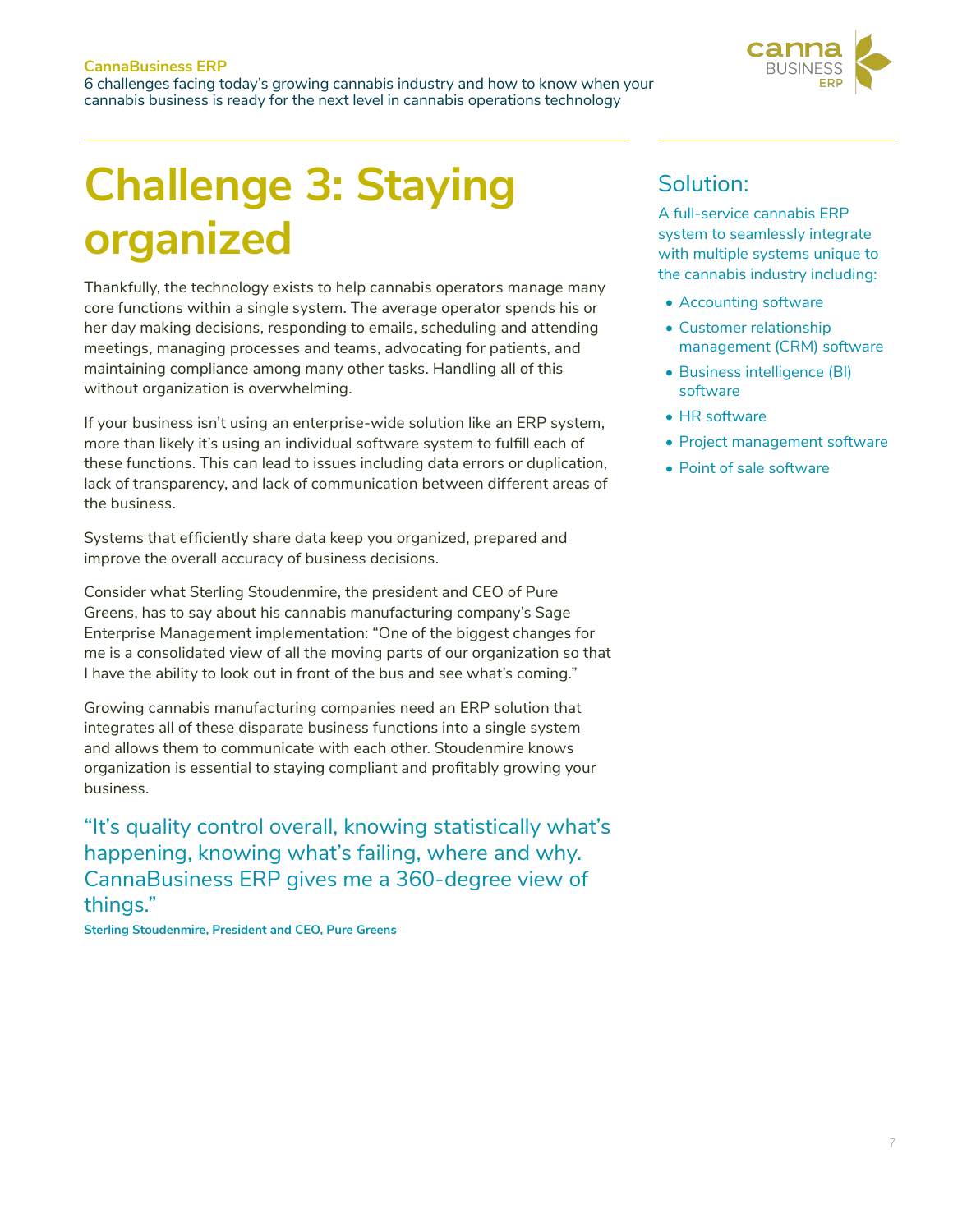

## **Challenge 4: Improving profit margins**

High land, labor, utility, supply, and personnel costs all make it difficult for cannabis manufacturers to maintain profitability. Should cultivation be done in an indoor operation or outdoors? Growers need to be able to compare costs associated with each step of the growing process in order to take money-saving or profit-raising action.

Cannabis manufacturers are also having a difficult time trying to set and maintain profit margins on their product. Supply and demand within this uncharted field fluctuates more dramatically than in most other industries. Because the plant process changes depending on the use for the end product, cannabis cultivators need to understand where the profit margin and demand for their product will be so they can intelligently focus their attention.

Some items are more profitable than others so operators can benefit from learning how to detect low vs. high profit inventory. In order to determine the profit margin for your product, you need to first understand everything that goes into your costs.

#### Solution:

A effective cannabis ERP system tracks key data and metrics (strain, costs, human resources and processes), and helps monitor energy consumption, environmental conditions, water consumption, nutrient and pesticide use, crop diseases, individual strain yield and profitability, lab test results and more - all the way down to an individual plant level.

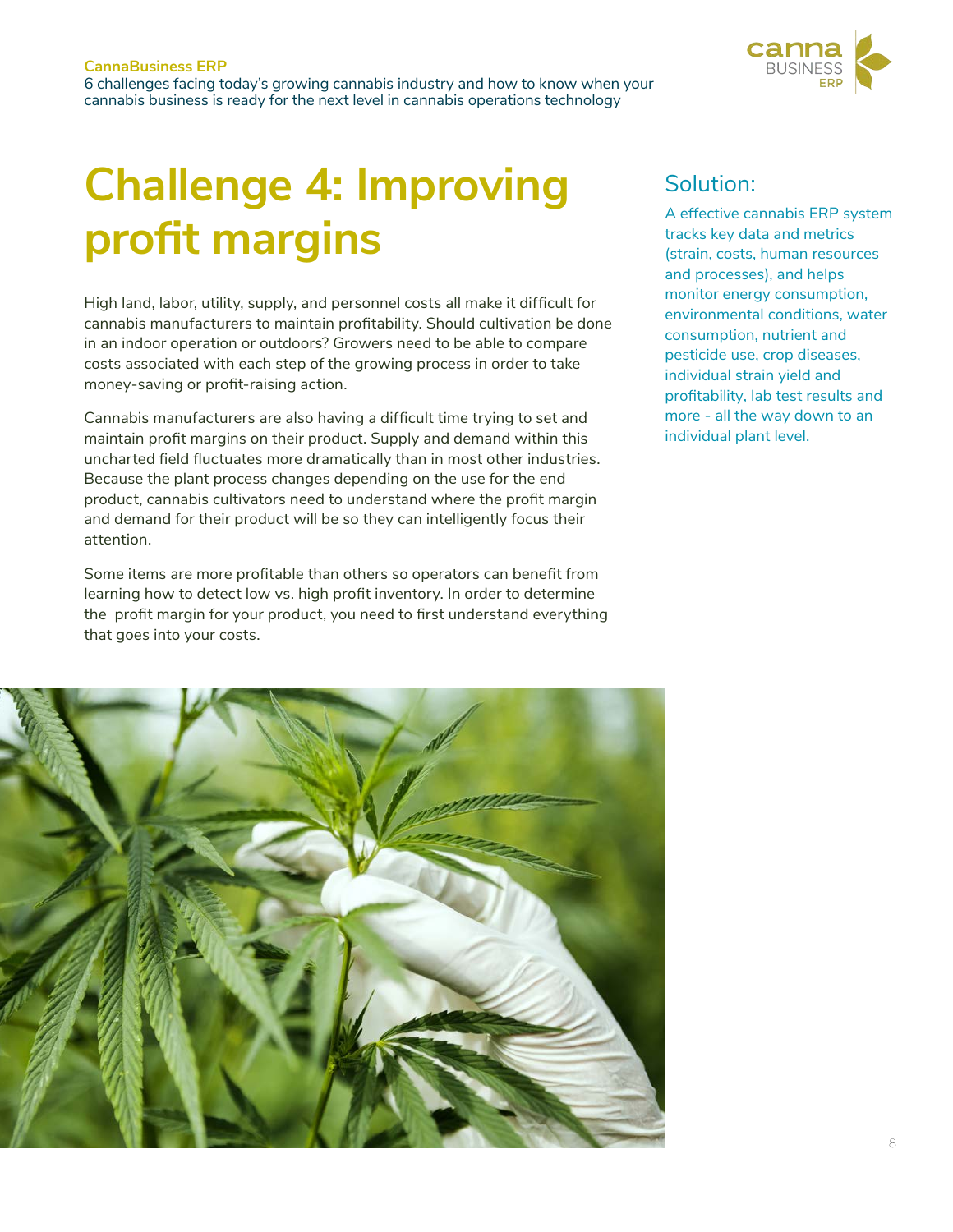#### **CannaBusiness ERP** 6 challenges facing today's growing cannabis industry and how to know when your cannabis business is ready for the next level in cannabis operations technology



### **Challenge 5: Forecasting**

In any business environment, making accurate predictions for future operations and processes is essential. For cannabis cultivators, it's all about knowing how much product is needed to meet demand, but not exceed it.

- **• Demand forecasting**: determining the busier time(s) of the year or which products are selling and at what margins.
- **• Supply forecasting**: determining which procurement, production and distribution activities are essential for meeting customer demand.

Supply and demand forecasting is especially difficult in the cannabis industry with the varying and evolving legal environment.

Many years ago, process manufacturing companies relied heavily on spreadsheet formulas or other manual tracking efforts. As frustrations mounted with these ineffective, time-consuming approaches, technology improved.

Today, cannabis manufacturers have the tools needed to forecast capital and material requirements while minimizing delays.



#### Solution:

Effective cannabis ERP enables you to prepare for supply and demand forecasts based on historical customer and product data. It also positions managers to make strategic, profitable decisions with procurement, scheduling, and labor management.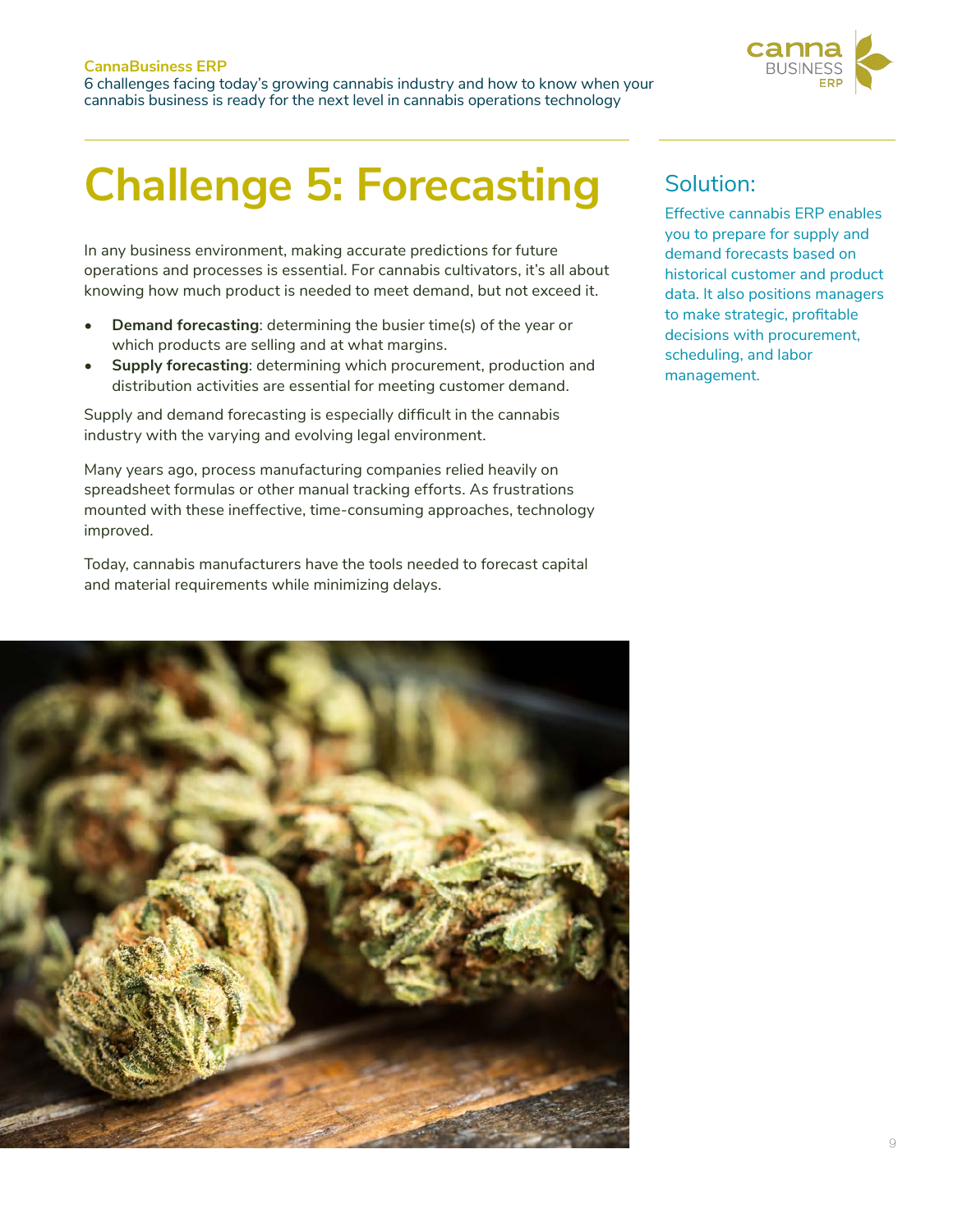

### **Challenge 6: Reducing waste**

There are tremendous efforts to reduce waste in the cannabis industry. Despite most cannabis byproducts being entirely compostable, some municipalities have dictated marijuana waste be treated as medical waste. Medical waste disposal creates additional business processes, costs money and can be time-consuming.

Instead of worrying about how to dispose of cannabis production waste, forward-thinking operators are finding ways to reduce their waste starting with the crucial step of identifying the areas where waste occurs. The most obvious cause of waste is a product reaching its expiration date. This can be a result of overstocking or some other supply chain hang-up, and it occurs when companies are unable to sell their finished product.

Another common cause of waste lies in contamination or crosscontamination. "Pesticides are one, but there are a variety of pathogenic molds and fungus that can also grow on cannabis," said Steve DeAngelo, Founder of Harborside, a cannabis dispensary in Oakland, California. Crosscontamination can often be associated with ineffective traceability within a company's own warehouses.

The core solution for reducing waste problems is effective traceability. Expiration and spoilage occur because of ineffective expiration tracking. Overstocking can be traced to an inability to track sales over time. Without traceability, companies will never know which processes are causing the most waste.

The current growth of the cannabis industry is exciting. Your business can take advantage of these new opportunities - if you're ready. The key to becoming compliant and growing your business is as easy as finding an ERP system that is designed specifically for the cannabis industry, integrates with all your other systems and scales as your business grows.

### Solution:

A successful ERP solution combines real-time data from employee time tracking software and inventory control systems.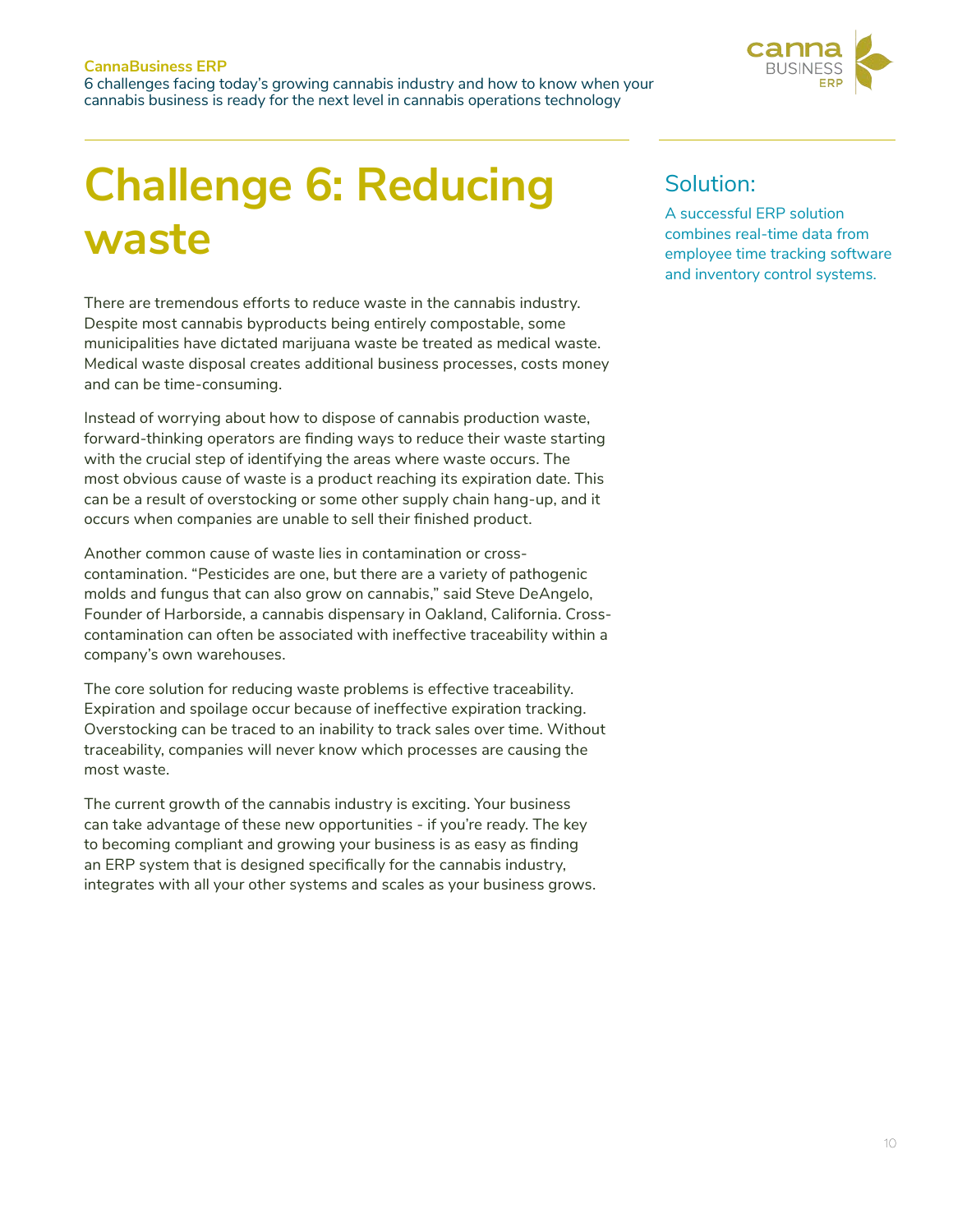

### **Solution: An ERP system**

Enterprise Resource Planning (ERP) is a software technology solution that allows business professionals from all areas of commerce to develop a centralized method of managing the challenges discussed in this paper. ERP software integrates a variety of functions and issues into one complete system that streamlines information, commerce, activity, and strategies, enabling more effective and more intelligent business management and data analysis across all sectors. An effective and reliable ERP system is essential for cannabis industry professionals interested in using data to maximizing profitability, efficiency, and safety in areas that include:

- Inventory and order management
- Accounting and finance
- Resource Management
- Traceability and product recall management
- Customer relationship management (CRM)
- Publicity, sales, and marketing
- **Logistics**

## **About NexTec Group**

NexTec Group is an award-winning business software company with a nationwide network of consultants. We have developed seed-to-sale software, called CannaBusiness ERP, that can help get your cannabis business thriving in a fast-moving, highly regulated industry. CannaBusiness ERP is designed to run your cannabis business as a business should be run. It tracks production, inventory, sales, finances, staff, compliance and customers (medical and recreational). It runs in the Cloud and is built on the powerful Sage X3 platform.

Contact us for a demo at nextecgroup.com/cannabis.